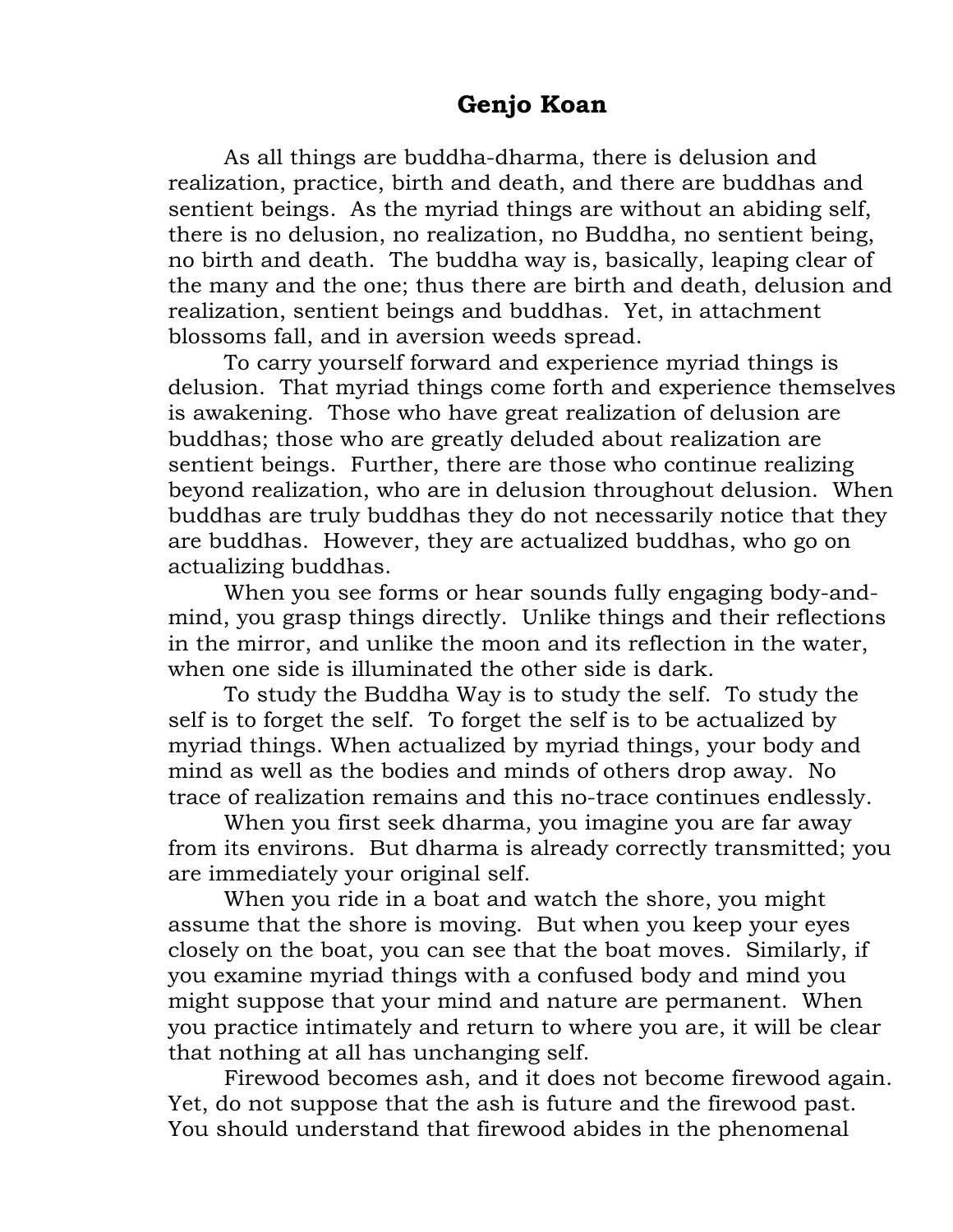expression of firewood which fully includes past and future, and is independent of past and future. Ash abides in the phenomenal expression of ash which fully includes future and past. Just as firewood does not become firewood again after it is ash, you do not return to birth after death. This being so, it is an established way in Buddha-dharma to deny that birth turns into death. Accordingly, birth is understood as no-birth. It is an unshakable teaching in Buddha's discourse that death does not turn into birth. Accordingly, death is understood as no-death. Birth is an expression complete this moment. Death is an expression complete this moment. They are like winter and spring. You do not call winter the beginning of spring, nor summer the end of spring.

Enlightenment is like the moon reflected in the water. The moon does not get wet, nor is the water broken. Although its light is wide and great, the moon is reflected even in a puddle an inch wide. The whole moon and the entire sky are reflected in dewdrops on the grass, or even in one drop of water. Enlightenment does not divide you, just as the moon does not break the water. You cannot hinder enlightenment, just as a drop of water does not hinder the moon in the sky. The depth of the drop is the height of the moon. Each reflection, however long or short its duration, manifests the vastness of the dewdrop, and realizes the limitlessness of the moonlight in the sky.

When dharma does not fill your whole body and mind, you think it is already sufficient. When dharma fills your body and mind, you understand that something is missing. For example, when you sail out in a boat to the midst of an ocean where no land is in sight, and view the four directions, the ocean looks circular and does not look any other way. But the ocean is neither round nor square; its features are infinite in variety. It is like a palace. It is like a jewel. It only looks circular as far as you can see at that time. All things are like this. Though there are many features in the dusty world and the world beyond conditions, you see and understand only what your eye of practice can reach. In order to learn the nature of the myriad things, you must know that although they may look round or square, the other features of oceans and mountains are infinite in variety; whole worlds are there. It is so not only around you, but also directly beneath your feet or in a drop of water.

A fish swims in the ocean, and no matter how far it swims there is no end to the water. A bird flies in the sky, and no matter